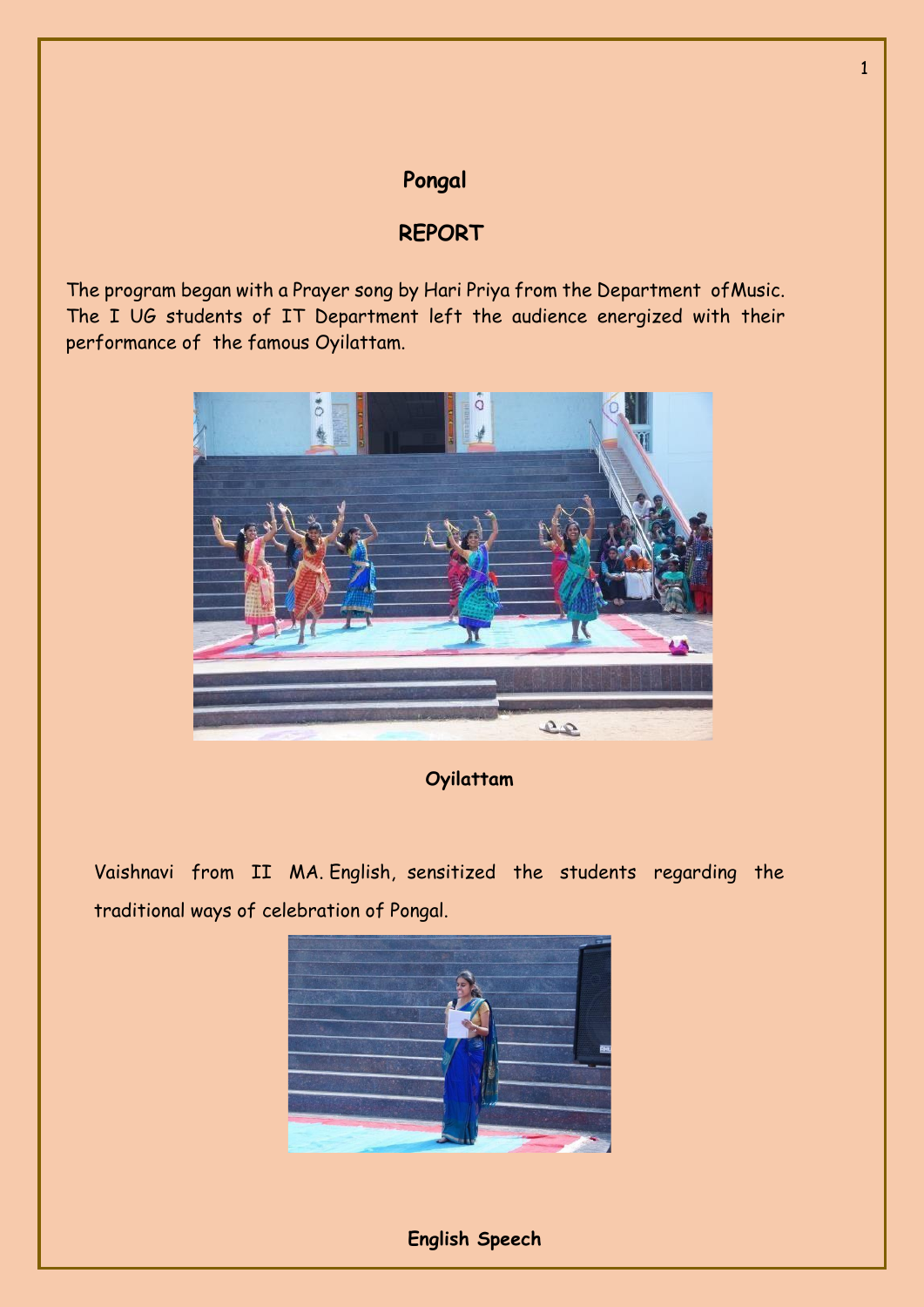The mesmerising speech by Madhana from III UG Maths was an eye-opener towards the importance of Pongal.



 **Tamil Speech**

The traditional dance of Karakam was performed by students from the North-

East, which was an eye-catching programme to everyone.



**Karakam Dance**

A traditional dance was performed by students from the Department of Zoology.



**Traditional Dance**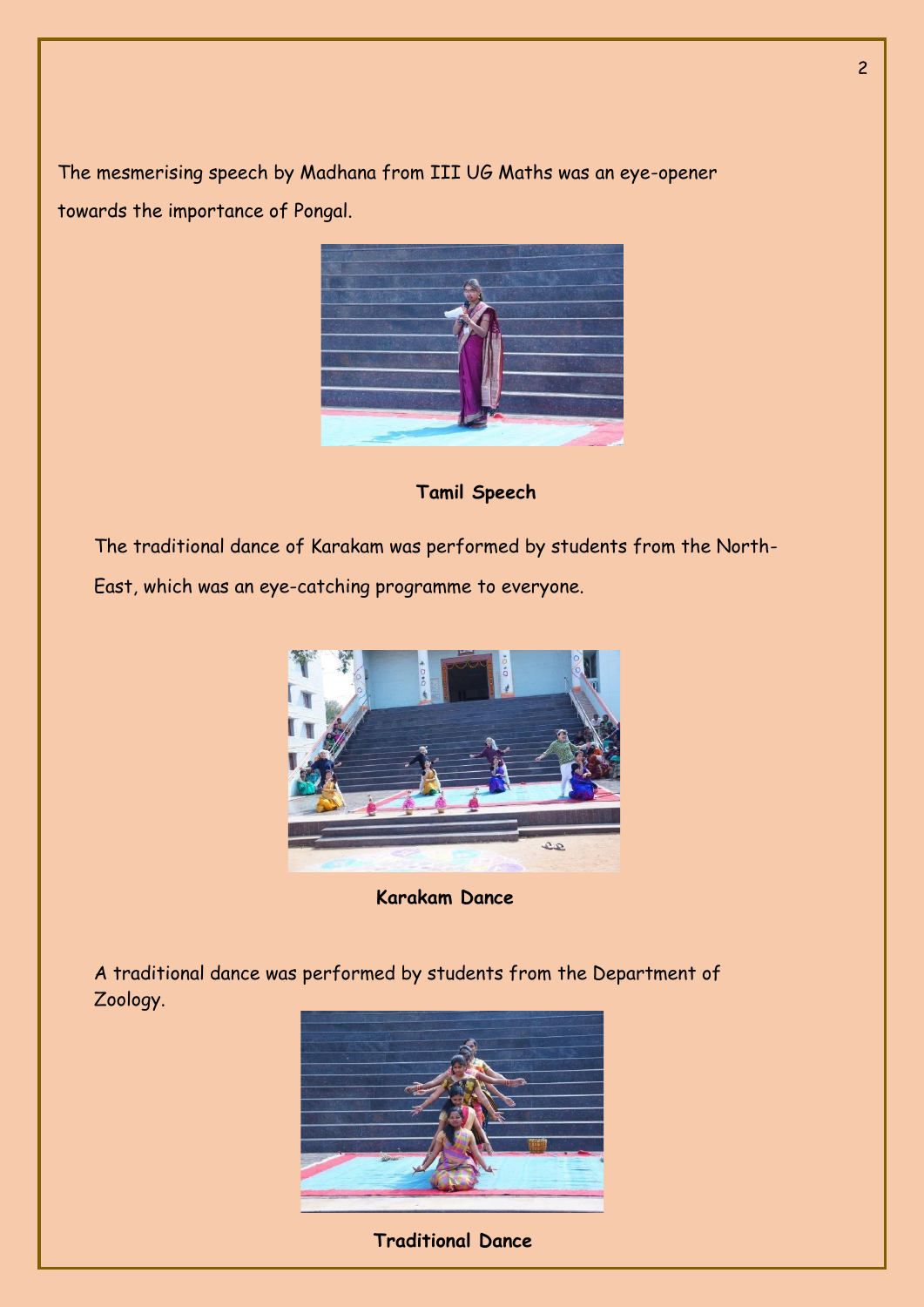The students tapped their feet along to the folk dance by theIII UG students.



**Village Dance**

The students were greeted by the dignitaries.



**Dignitaries greeted the students**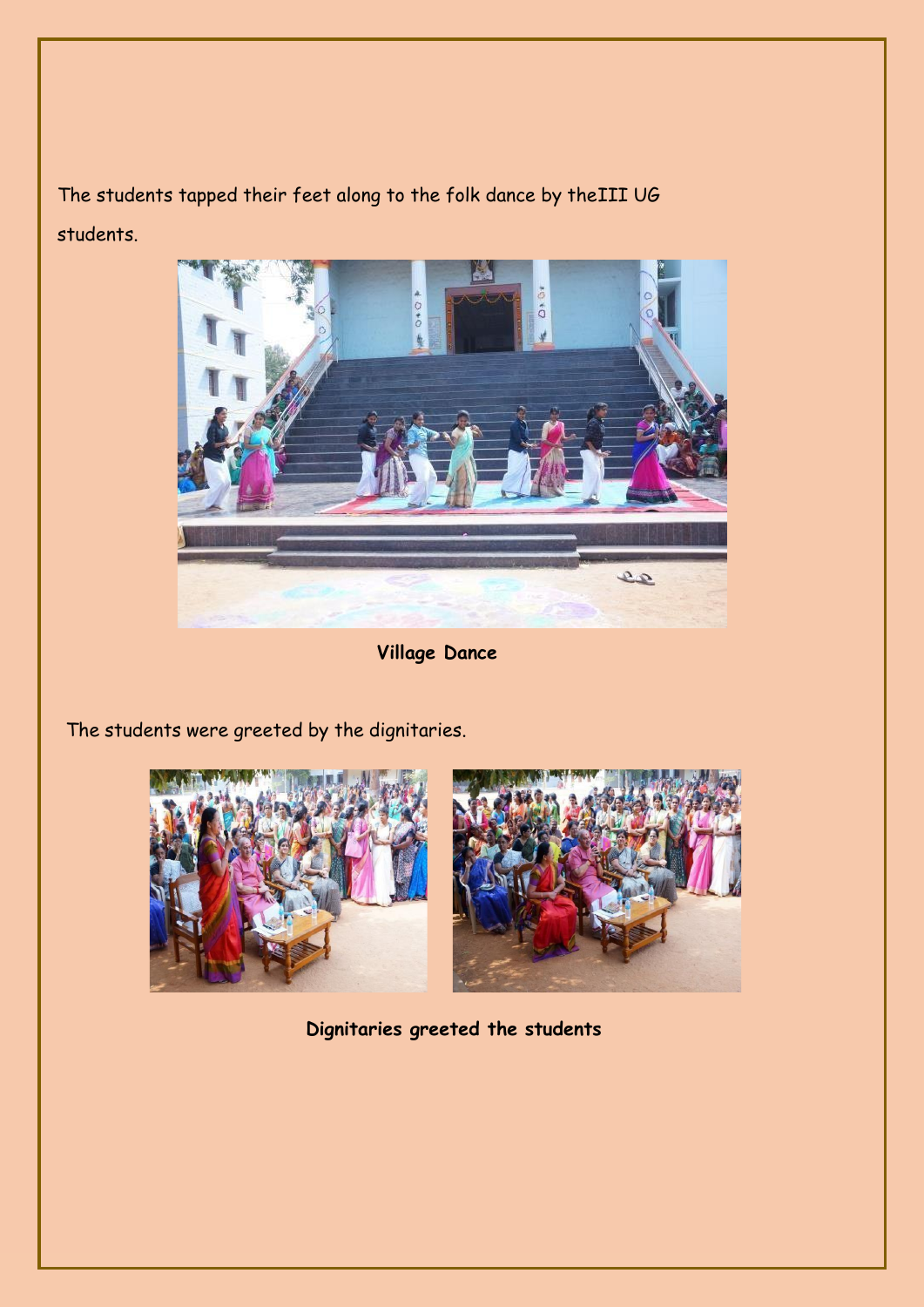## **2018 – 2019 Christmas REPORT**

The event began with a prayer song invoking the presence of Almighty.



**Prayer song**

The audience were welcomed by Dr. (Mrs.) Vasantha Kalyani David, Professor, Department of Computer Science. The Christmas nativity play depicting the birth of baby Jesus was performed by the college students, which was an excellent performance.



**Nativity Scene**

The presidential address was given by Dr.P.R.Krishnakumar, Chancellor, Avinashilingam Institute for Home Science and Higher Educationfor Women, Coimbatore–43,in which he appreciated the students who enacted the divine birth scene of Jesus Christ.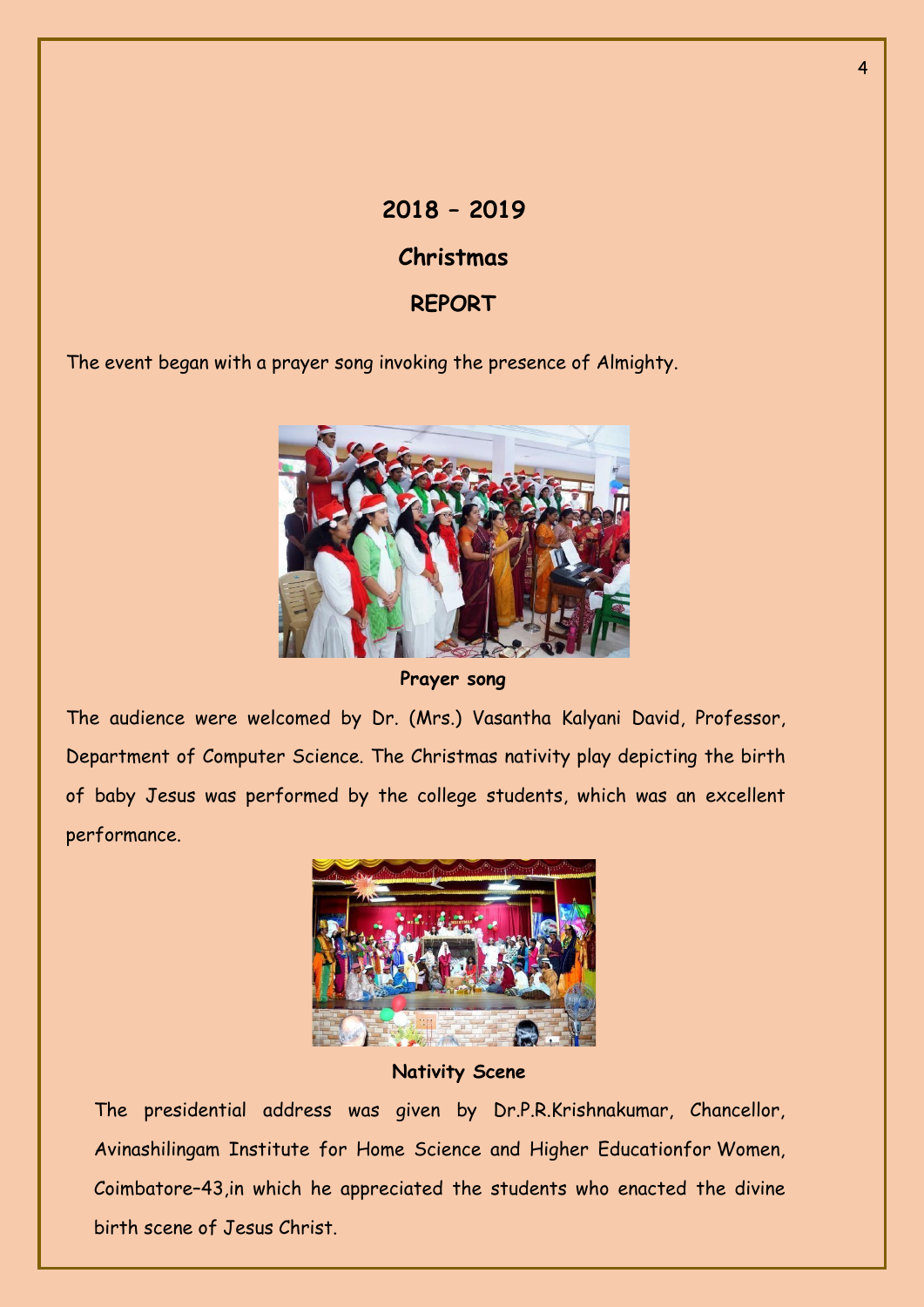

 **Presidential Address**

Dr.T.S.K.Meenakshisundaram, Managing Trustee, Sri Avinashilingam Education Trust Institutions, Coimbatore – 43 conveyed his greetings for Christmas Rev.Charles Arumainayagam, Pastor, Zion Assemblies of God Church, Coimbatore appreciated the students who performed in the nativity play. In his Christmas message, he spoke about theunconditional love of Jesus Christ which only God can give.



**Rev.Charles Arumainayagam, Pastor appreciated the students** Dr. (Mrs.) Premavathy Vijayan, Vice Chancellor, Avinashilingam Institute for Home Science and Higher Education for Women, Coimbatore – 43and Dr. (Mrs.) S.Kowsalya, Registrar, Avinashilingam Institute for Home Science and Higher Education for Women, Coimbatore – 43 felicitated the gathering and conveyed their wishes.'